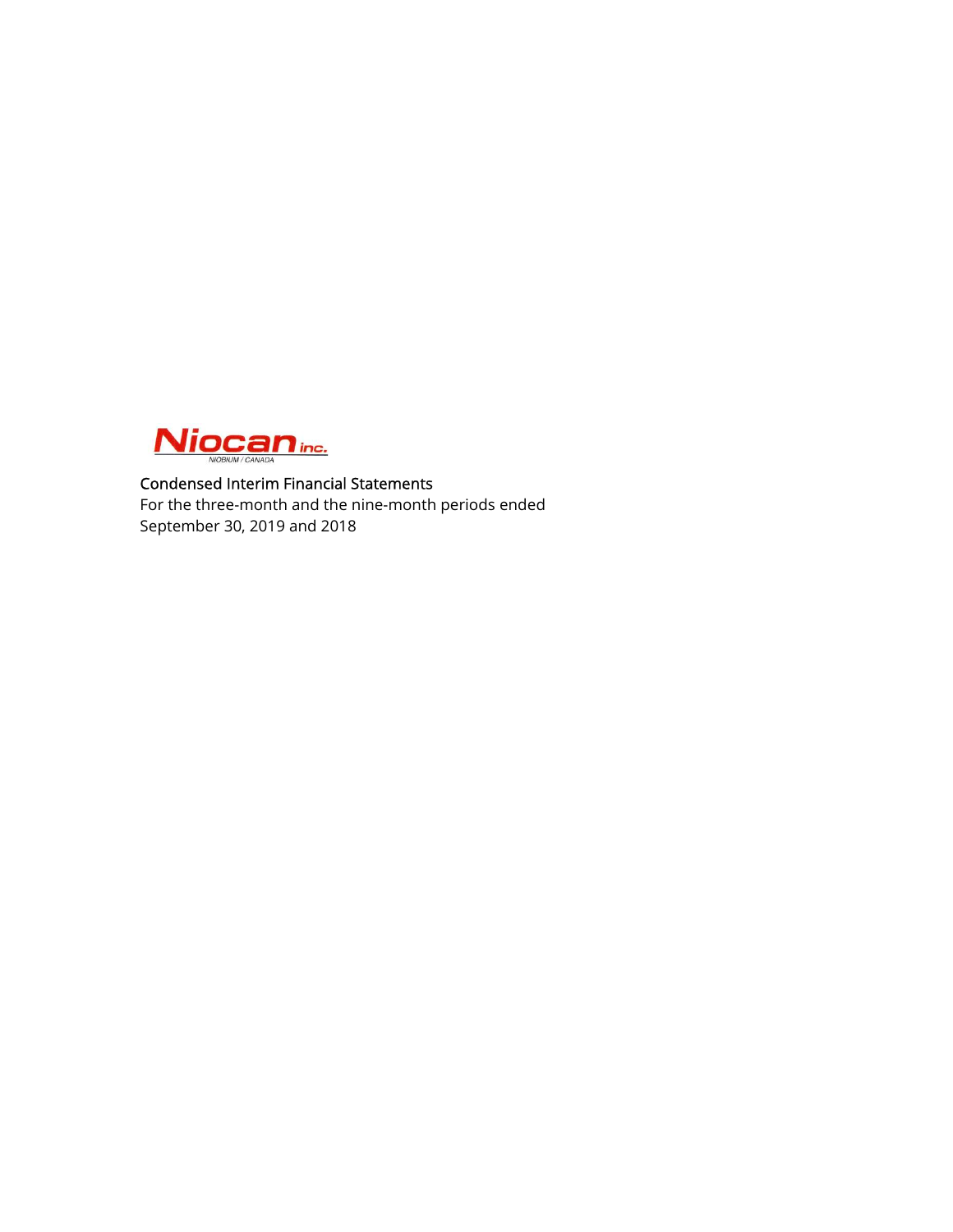# NIOCAN INC. MANAGEMENT'S REPORT Management's comments on unaudited Condensed Interim Financial Statements for the threemonth and the nine-month periods ended September 30, 2019 and 2018

# Notice of no auditor review of interim financial statements

The accompanying unaudited Condensed Interim Financial Statements of the Company have been prepared by and are the responsibility of the Company's Management.

The Company's independent auditor, Guimond, Lavallée, Inc., has not performed a review of these financial statements in accordance with standards established by the Canadian Institute of Chartered Accountants for a review of interim financial statements by an entity's auditor.

Dated this 20th day of November 2019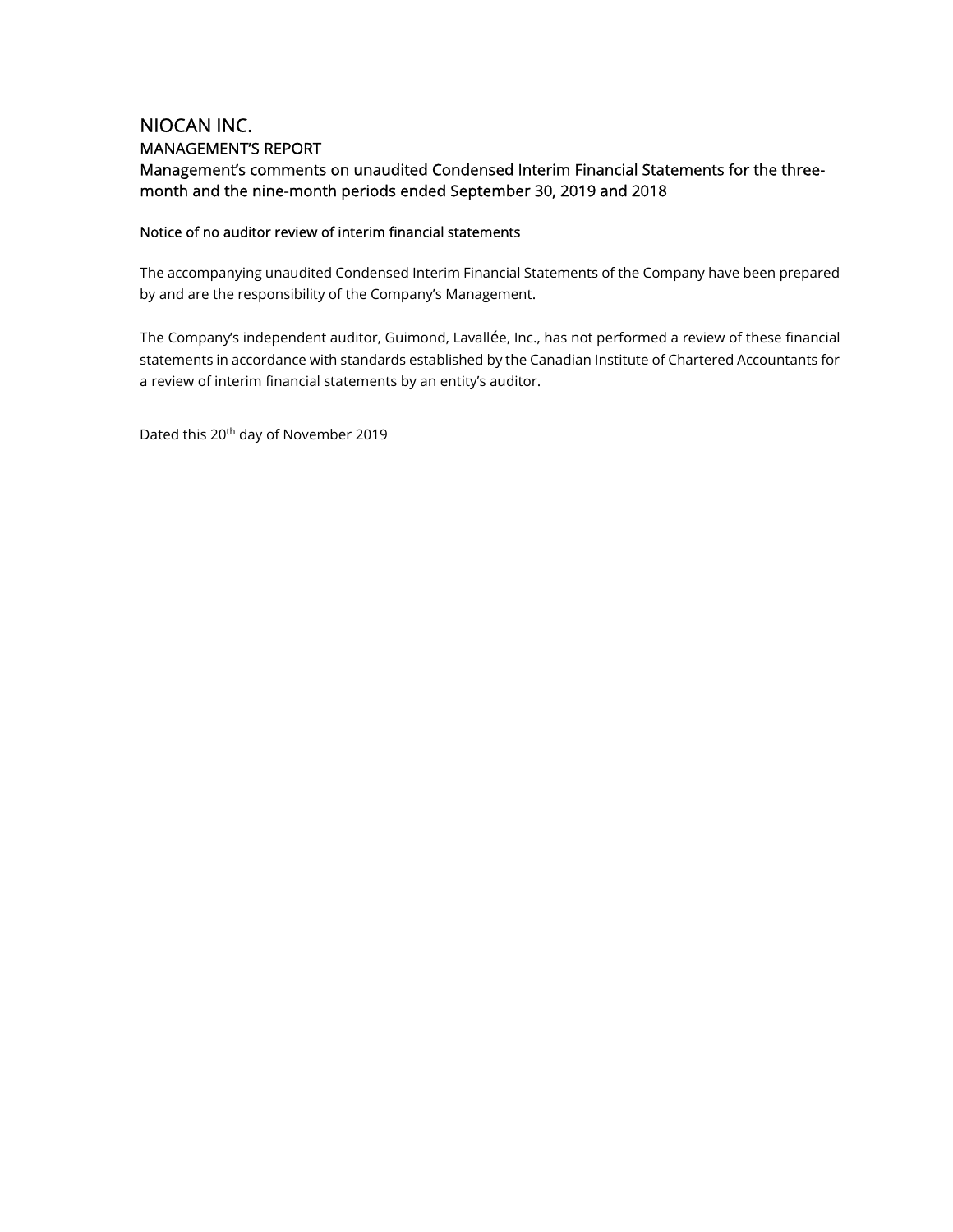Condensed Interim Statements of Financial Position (in Canadian dollars)

|                                           | Unaudited                              |              | Audited      |  |
|-------------------------------------------|----------------------------------------|--------------|--------------|--|
|                                           | As at September 30, As at December 31, |              |              |  |
|                                           | <b>Note</b>                            | 2019         | 2018         |  |
| <b>Assets</b>                             |                                        |              |              |  |
| <b>Current assets</b>                     |                                        |              |              |  |
| Cash and cash equivalents                 |                                        | 68,617       | 81,039       |  |
| Sales tax receivable                      |                                        | 3,768        | 1,103        |  |
| Prepaid expenses and deposits             | 4                                      | 25,641       | 35,228       |  |
| <b>Total current assets</b>               |                                        | 98,026       | 117,370      |  |
| Non-current assets                        |                                        |              |              |  |
| Prepaid expenses and deposits             | 4                                      | 1,202        | 16,643       |  |
| Land                                      |                                        | 506,887      | 506,887      |  |
| <b>Total non-current assets</b>           |                                        | 508,089      | 523,530      |  |
| <b>Total assets</b>                       |                                        | 606,115      | 640,900      |  |
| <b>Liabilities</b>                        |                                        |              |              |  |
| <b>Current liabilities</b>                |                                        |              |              |  |
| Accounts payable and accrued liabilities  | 5                                      | 716,629      | 576,077      |  |
| Debentures                                | 6                                      | 2,270,000    | 2,120,000    |  |
| <b>Total current liabilities</b>          |                                        | 2,986,629    | 2,696,077    |  |
| <b>Equity (Deficiency)</b>                |                                        |              |              |  |
| Share capital                             | 7                                      | 15,352,101   | 15,352,101   |  |
| Contributed surplus                       |                                        | 1,247,400    | 1,247,400    |  |
| Warrants                                  | 8                                      | 231,000      | 231,000      |  |
| Deficit                                   |                                        | (19,211,015) | (18,885,678) |  |
| <b>Total equity (deficiency)</b>          |                                        | (2,380514)   | (2,055,177)  |  |
| Total liabilities and equity (deficiency) |                                        | 606,115      | 640,900      |  |
| Going concern                             | 1                                      |              |              |  |

The notes are an integral part of these condensed interim financial statements.

On behalf of the Board: (signed) Hubert Marleau, Director

(signed) Guy Charette, Director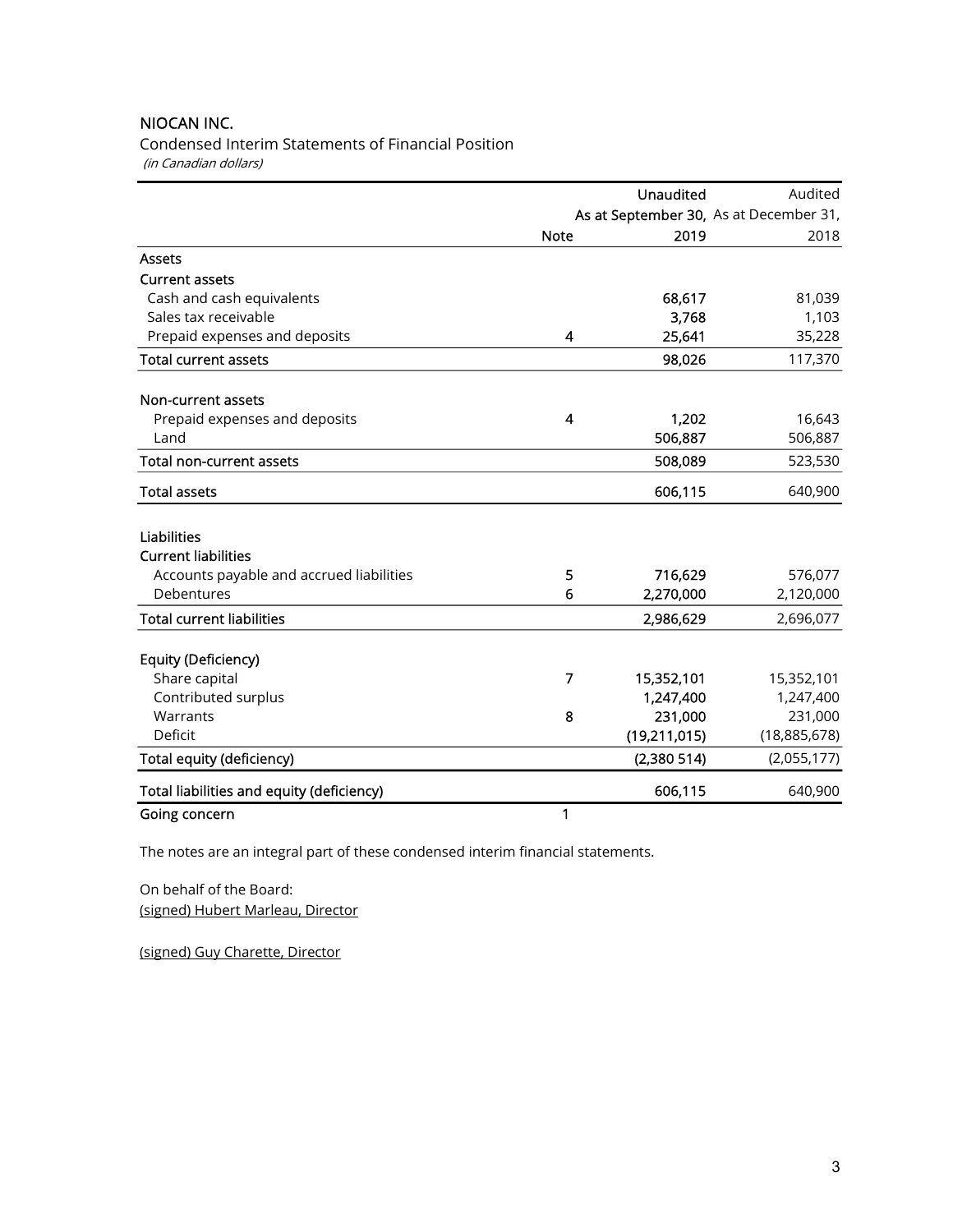Condensed Interim Statements of Loss and Comprehensive Loss (in Canadian dollars, unless otherwise stated)

|                                                                               |             |                                                         |            | For the three months ended For the nine months ended |            |
|-------------------------------------------------------------------------------|-------------|---------------------------------------------------------|------------|------------------------------------------------------|------------|
|                                                                               |             | September 30, September 30, September 30, September 30, |            |                                                      |            |
|                                                                               | <b>Note</b> | 2019                                                    | 2018       | 2019                                                 | 2018       |
|                                                                               |             | \$                                                      | \$         | \$                                                   | \$         |
| Revenues                                                                      |             | 1,050                                                   | 1,050      | 6,150                                                | 5,800      |
| <b>Expenses</b>                                                               |             |                                                         |            |                                                      |            |
| Professional fees                                                             |             | 10,337                                                  | 10,516     | 32,125                                               | 34,937     |
| Office and administration                                                     |             | 16,960                                                  | 16,639     | 49,963                                               | 49,842     |
| Directors' fees                                                               |             | 5,361                                                   | 8,100      | 21,619                                               | 24,221     |
| Mining rights                                                                 |             | 7,090                                                   | 24,227     | 20,563                                               | 90,053     |
| Stock exchange, authorities and                                               |             |                                                         |            |                                                      |            |
| shareholders relations                                                        |             | 844                                                     | 3,185      | 15,941                                               | 20,745     |
| Rent                                                                          |             | 780                                                     | 235        | 4,510                                                | 3,970      |
| Taxes and permits                                                             |             | 639                                                     | 1,759      | 5,927                                                | 10,414     |
| Travel and business development                                               |             | 4,035                                                   |            | 4,763                                                | 720        |
| Insurance                                                                     |             | 2,477                                                   | 3,652      | 9,907                                                | 10,955     |
| Telecommunication & website                                                   |             | 1,403                                                   | 116        | 2,729                                                | 1,796      |
| <b>Bank charges</b>                                                           |             | 90                                                      | 87         | 311                                                  | 295        |
| <b>Total expenses</b>                                                         |             | 50,016                                                  | 68,516     | 168,358                                              | 247,947    |
| Net loss before net finance expenses                                          |             | (48, 966)                                               | (67, 466)  | (162, 208)                                           | (242, 148) |
| Net finance expense                                                           | 4           | 57,220                                                  | 50,194     | 163,129                                              | 147,887    |
| Net loss and comprehensive loss<br>for the period                             |             | (106, 186)                                              | (117,660)  | (325, 337)                                           | (390, 035) |
|                                                                               |             |                                                         |            |                                                      |            |
| Basic and diluted net loss per<br>outstanding common share<br><b>Net loss</b> | 9           | (0,00)                                                  | (0,01)     | (0,01)                                               | (0,02)     |
|                                                                               |             |                                                         |            |                                                      |            |
| Weighted average number of<br>outstanding common shares                       | 9           | 25,979,868                                              | 25,979,868 | 25,979,868                                           | 25,979,868 |

The notes are an integral part of these condensed interim financial statements.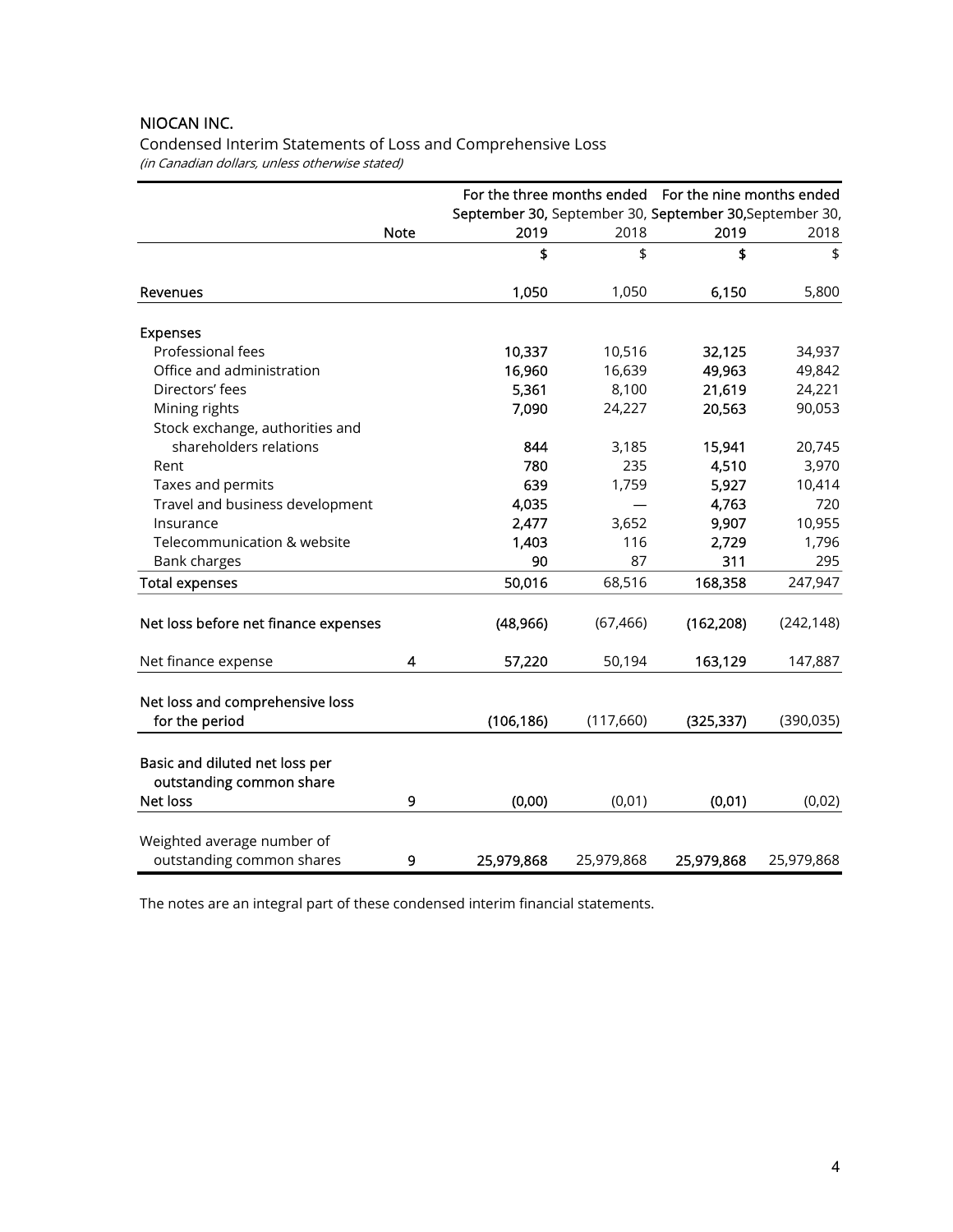Condensed Interim Statements of Changes in Shareholders' Equity For the nine-month periods ended September 30, 2019 and 2018 Unaudited (in Canadian dollars, unless otherwise stated)

|                                 | Number of<br>shares   | Capital               | <b>Share Contribute</b><br><b>Surplus</b> | Warrants | Deficit                      | Total       |
|---------------------------------|-----------------------|-----------------------|-------------------------------------------|----------|------------------------------|-------------|
|                                 | #                     |                       | \$                                        | \$       | \$                           | \$          |
|                                 |                       |                       |                                           |          |                              |             |
| Balance at December 31, 2017    |                       | 25,979,868 15,352,101 | 1,247,400                                 | 231,000  | (12,750,171)                 | 4,080,330   |
| Net loss and comprehensive loss |                       |                       |                                           |          | (390,035)                    | (390, 035)  |
| Balance at September 30, 2018   | 25,979,868 15,352,101 |                       | 1,247,400                                 | 231,000  | (13, 140, 206)               | 3,690,295   |
|                                 |                       |                       |                                           |          |                              |             |
| Balance at December 31, 2018    |                       | 25,979,868 15,352,101 | 1.247,400                                 |          | 231,000 (18,885,678)         | (2,055,177) |
| Net loss and comprehensive loss |                       |                       |                                           |          | (325, 337)                   | (325, 337)  |
| Balance at September 30, 2019   |                       | 25,979,868 15,352,101 | 1,247,400                                 | 231,000  | $(19,211,015)$ $(2,380,514)$ |             |

The notes are an integral part of these condensed interim financial statements.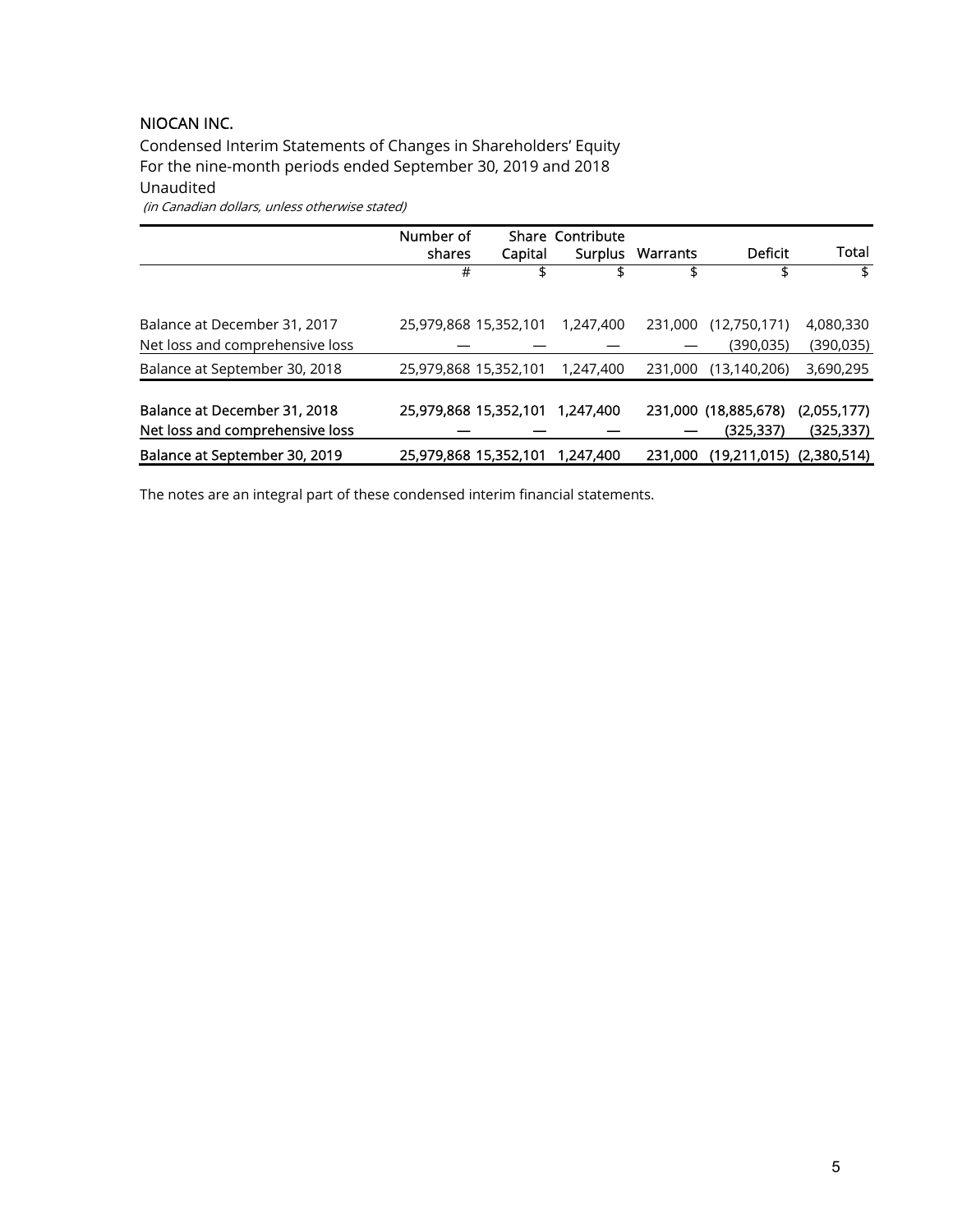Condensed Interim Statements of Cash Flows For the nine-month periods ended September 30, 2019 and 2018 (in Canadian dollars, unless otherwise stated)

|                                           | <b>Note</b> | 2019       | 2018       |
|-------------------------------------------|-------------|------------|------------|
|                                           |             | \$         | \$         |
| Cash flows from operating activities:     |             |            |            |
| Net loss                                  |             | (325, 337) | (390, 035) |
| Changes in non-cash working capital items |             | 162,915    | 190,341    |
|                                           |             | (162, 422) | (199, 694) |
| Cash flows from financing activities:     |             |            |            |
| Debenture issuance                        | 6           | 150,000    | 150,000    |
|                                           |             | 150,000    | 150,000    |
| Cash flows from investing activities:     |             |            |            |
| Net increase (decrease) in cash           |             | (12, 422)  | (49, 694)  |
| Cash and cash equivalents at beginning    |             | 81,039     | 142,090    |
| Cash and cash equivalents at the end      |             | 68,617     | 92,396     |

The notes are an integral part of these condensed interim financial statements.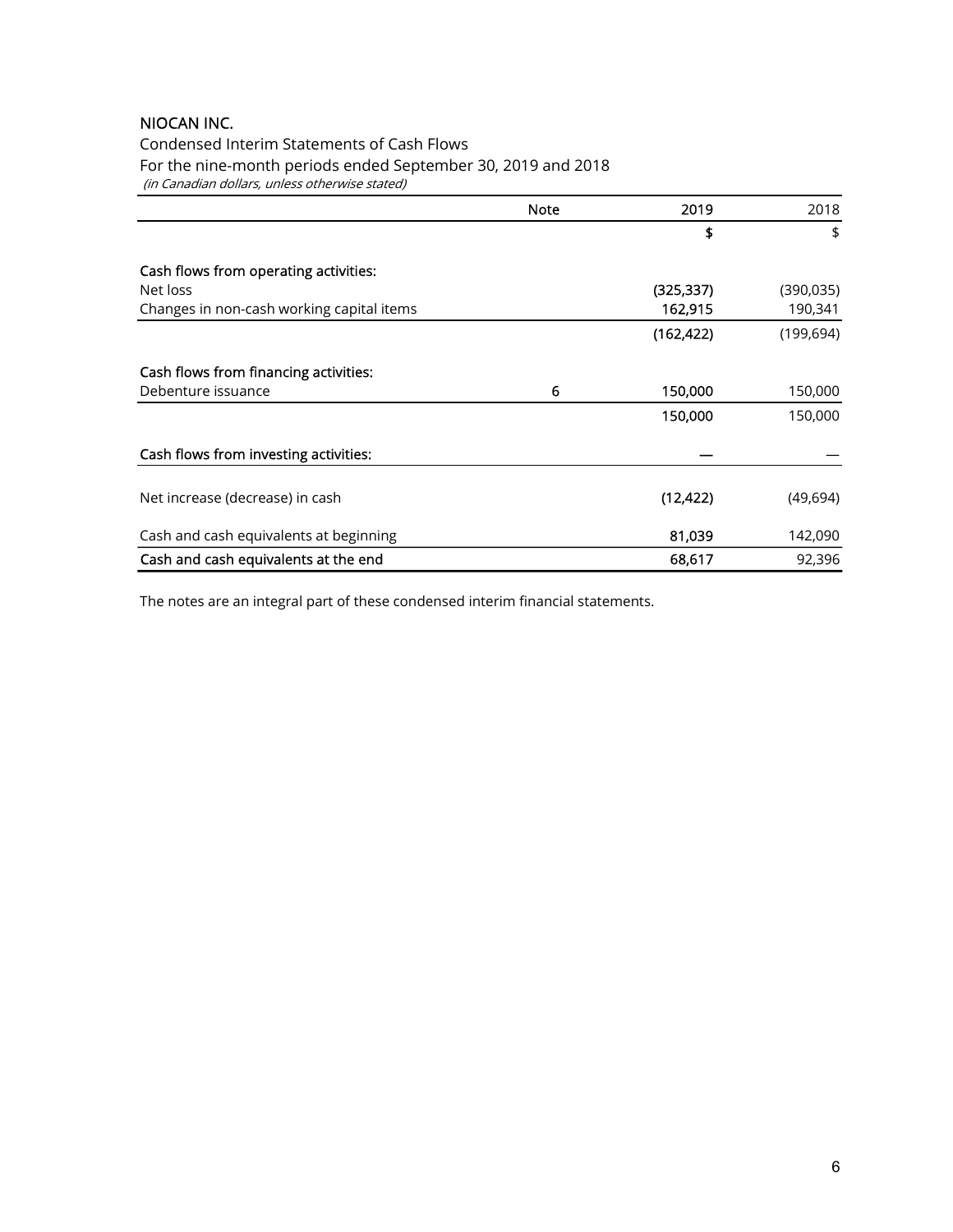(in Canadian dollars, unless otherwise stated)

# 1. Reporting entity and going concern

Niocan Inc. (the "Company") is domiciled in Canada. The address of the Company's registered office is 1, Place Ville-Marie, Suite 1670, Montréal, Québec. The Company, incorporated under the Québec Companies Act on August 29, 1995, holds a niobium property in Oka, Québec and exploration properties in the province of Québec. The Company is a publicly traded company listed on the TSX Venture Exchange (the "TSX-V") under the symbol "NIO".

The Company is in a development stage and has mineral exploration and development properties in the province of Québec. The Company does not capitalize the exploration and evaluation expenses. The Oka mining property consists of mining rights comprised of one mining lease and 49 claims covering over 2,350 acres and the Great Whale property consists of surface and mining rights covering over 35,000 acres on the Hudson Bay territory. Substantially, all the Company's efforts are currently devoted to financing, developing and obtaining permits for its niobium property in Oka.

Financial statements have been prepared on a going concern basis which supposed that the Company will pursue its activities in a foreseeable future and will be able to realize its assets or discharge its obligations in the ordinary course of operations. The Company is in the process of exploring and evaluating its mineral properties and projects and has not yet determined whether its properties and projects contain ore reserves that are economically recoverable. The Company does not have any revenues coming from its operations that would enable the Company to discharge its obligations in the ordinary course of its operations.

With respect to the niobium property in Oka, the Company has determined in 1999 that the property contains ore resources which provide a conceptual indication of the potential of the property. The Company's application is under study with the Québec Ministry of Sustainable Development, Environment and Parks ("MDDEP") and the community of Oka to obtain all permits, certificates and other authorizations to allow the Company to operate the niobium property. Management is currently working to obtain all the required permits and authorization to develop the Oka property.

The \$2.27 million debentures are maturing on October 31, 2019 (subsequently extended until April 30, 2020 - see note 14) and are secured by all the property and assets of the Company. Management is currently negotiating with the debentures holders to renew or convert the debentures at the best interest of the Company. If no agreements are reached before October 31, 2019, the debentures holders may exercise their rights (subsequently extended until April 30, 2020 - see note 14).

The ability of the Company to meet its commitments as they become payable, including the acquisitions of mineral properties and the development of projects, is dependent on its ability to obtain necessary financing. These conditions indicate the existence of a material uncertainty that may cast significant doubt about the Company's ability to continue as a going concern. The financial statements do not reflect the adjustments to the carrying values of assets and liabilities that would be necessary if the Company were unable to realize its assets or discharge its obligations in the ordinary course of operations.

Although the Company has taken steps to verify title to mineral properties in which it has an interest in accordance with industry standards for the current stage of exploration of such properties, these procedures do not guarantee the Company's title. Property title may be subject to unregistered prior agreements and non-compliance with regulatory requirements.

# 2. Basis of preparation

# Statement of compliance

These unaudited condensed interim financial statements have been prepared in accordance with International Financial Reporting Standards (''IFRS''), as issued by the International Accounting Standards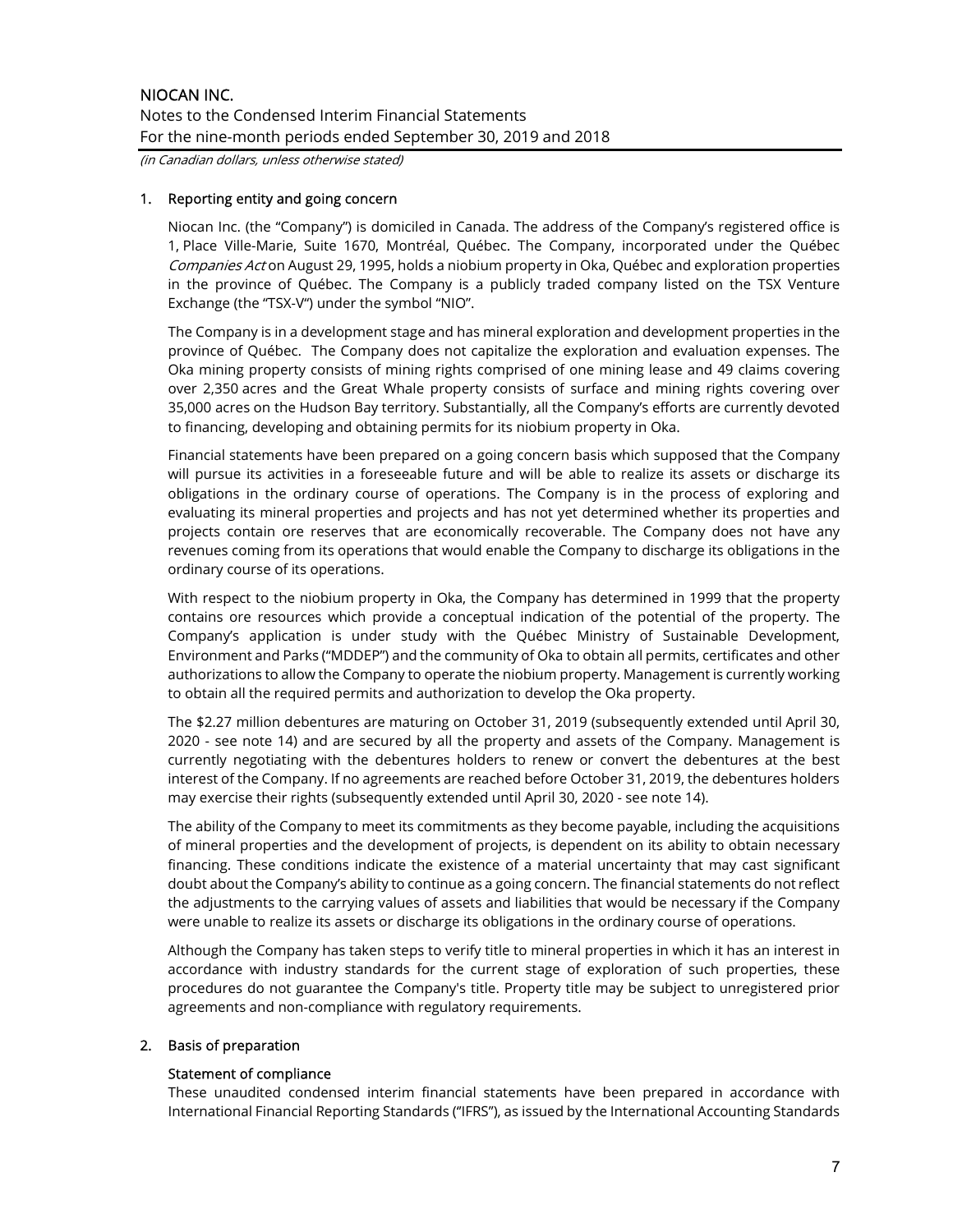(in Canadian dollars, unless otherwise stated)

Board (''IASB'') under international accounting standard IAS 34, Interim Financial Reporting, using the same basis of presentation, accounting policies and methods of computation that were applied for the annual financial statements for the year ended December 31, 2018.

The financial statements were authorized for issue by the Board of Directors on November 20, 2019.

### Basis of measurement

The financial statements have been prepared on the historical cost basis, except for the warrants associated with the Debenture (note 6), which are measured at fair value through profit or loss.

#### Functional and presentation currency

These financial statements are presented in Canadian dollars, unless otherwise stated, which the Company's functional currency is.

# Use of estimates and judgements

The preparation of the financial statements in conformity with IFRS requires management to make judgements, estimates and assumptions that affect the application of accounting policies and the reported amounts of assets, liabilities, income and expenses. Actual results may differ from these estimates.

Estimates and underlying assumptions are reviewed on an ongoing basis. Revisions to accounting estimates are recognized in the year in which the estimates are revised and in any future years affected.

Information about assumptions and estimation uncertainties that have a significant risk of resulting in a material adjustment within the next financial year are included in the following notes:

● Note 6 - carrying value of all assets of the Company if no agreements are reached with the debenture holders before October 31, 2019 (subsequently extended until April 30, 2020 - see note 14).

# 3. Significant accounting policies

The Company's significant accounting policies and estimates under IFRS are disclosed in the audited annual financial statements for the year ended December 31, 2018 and were applied consistently to all years.

#### Adoption of new accounting standards:

The Company has adopted the following new standard and amendment to standards and interpretations, with a date of initial application of January 1, 2019 and have been applied in preparing these condensed interim financial statements:

# IFRS 9 - Financial Instruments ("IFRS 9")

In November 2009, the IASB issued IFRS 9, Financial Instruments ("IFRS 9 (2009)"), and in October 2010, the IASB published amendments to IFRS 9 ("IFRS 9 (2010)"). In November 2013, the IASB issued a new general hedge accounting standard, which forms part of IFRS 9, Financial Instruments (2013). The new standard removes the January 1, 2015 effective date of IFRS 9. The new mandatory effective date will be determined once the classification and measurement and impairment phases of IFRS 9 are finalized. The mandatory effective date is not yet determined; however, early adoption of the new standard is still permitted. The adoption of these amendments did not have a significant impact on the financial statements.

# IFRS 16, Leases ("IFRS 16")

IFRS 16 specifies how an IFRS reporter will recognize, measure, present and disclose leases. This standard provides a single lessee accounting model, requiring lessees to recognize assets and liabilities for all leases unless the lease term is 12 months or less or the underlying asset has a low value. Lessors continue to classify leases as operating or finance, with IFRS 16's approach to lessor accounting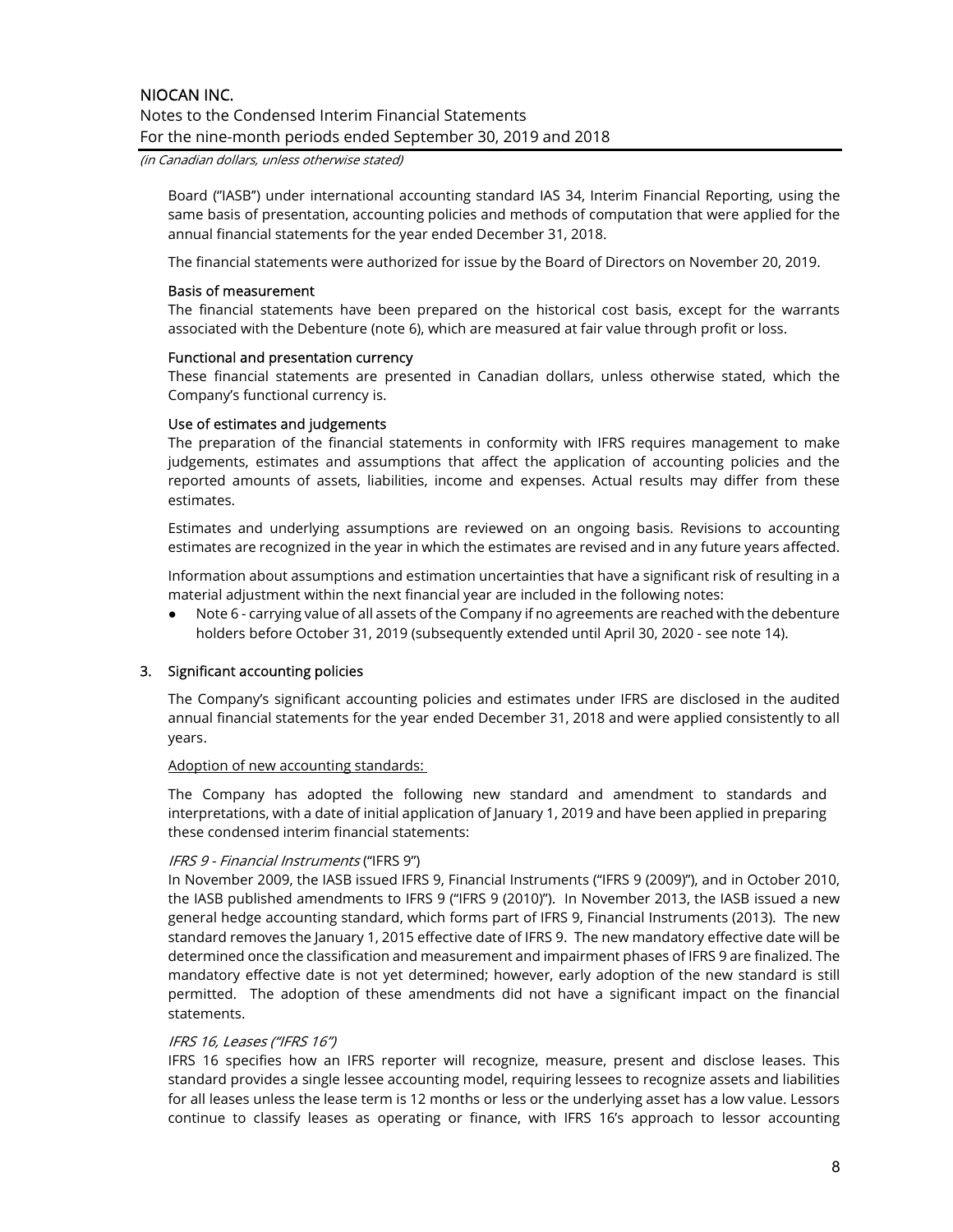#### (in Canadian dollars, unless otherwise stated)

substantially unchanged from its predecessor, IAS 17. The standard is effective for annual periods beginning on or after January 1, 2019. The adoption of these amendments did not have a significant impact on the financial statements.

# IAS 12 – Income taxes

On January 19, 2016, the IASB published and amendment to IAS-12 "Income Taxes". The amendments to this standard relate to the recognition of deferred tax assets and liabilities, with the latter also being subject to a 'probable profits' test. The amendments are effective for annual periods beginning on or after 1 January 2019, with earlier application being permitted. The adoption of these amendments did not have a significant impact on the financial statements.

#### Future accounting standards:

Several new standards, amendments to standards and interpretations are effective for annual periods beginning on or after January 1, 2020 and have not been applied in preparing these financial statements. Those which may be relevant to the Company are set out below.

#### IAS 1 – Presentation of Financial Statements

# IAS 8 – Accounting Policies, Changes in Accounting Estimates and Errors

In October 2018, the IASB issued amendments to IAS 1 "Presentation of Financial Statements" and IAS 8 "Accounting Policies, Changes in Accounting Estimates and Errors". The amendments make minor changes to the definition of the term "material" and align the definition across all IFRS Standards. Materiality is used in making judgments related to the preparation of financial statements. The amendments are effective January 1, 2020 with earlier adoption permitted. The Company is assessing the impact of these amendments on its financial statements.

# 4. Prepaid expenses

Prepaid expenses consist mostly of payment of rights on mining properties.

#### Oka property:

The Oka mining property consists of surface and mining rights comprised of one mining lease and 49 claims (49 in 2018) covering over 2,350 acres (2,350 in 2018).

#### Great Whale property:

The Company owns surface and mining rights for the iron property of Great Whale comprising covering over 35,000 acres (61,516 in 2018) on the Hudson Bay territory.

# 5. Accounts payable and accrued liabilities

|                            | As at September 30, As at December 31, |         |
|----------------------------|----------------------------------------|---------|
|                            | 2019                                   | 2018    |
|                            |                                        | \$      |
| Accounts payable           |                                        | 4,051   |
| <b>Accrued liabilities</b> | 30,109                                 | 46,928  |
| Accrued interest           | 676,466                                | 513,340 |
| Payroll benefits payable   | 10,054                                 | 11,758  |
|                            | 716,629                                | 576,077 |

### 6. Debentures

On February 19, 2013, the Company completed a private placement with Nio-Metals Holdings LLC ("Nio-Metals") pursuant to which Nio-Metals subscribed for a unit comprising of \$1,200,000 aggregate principal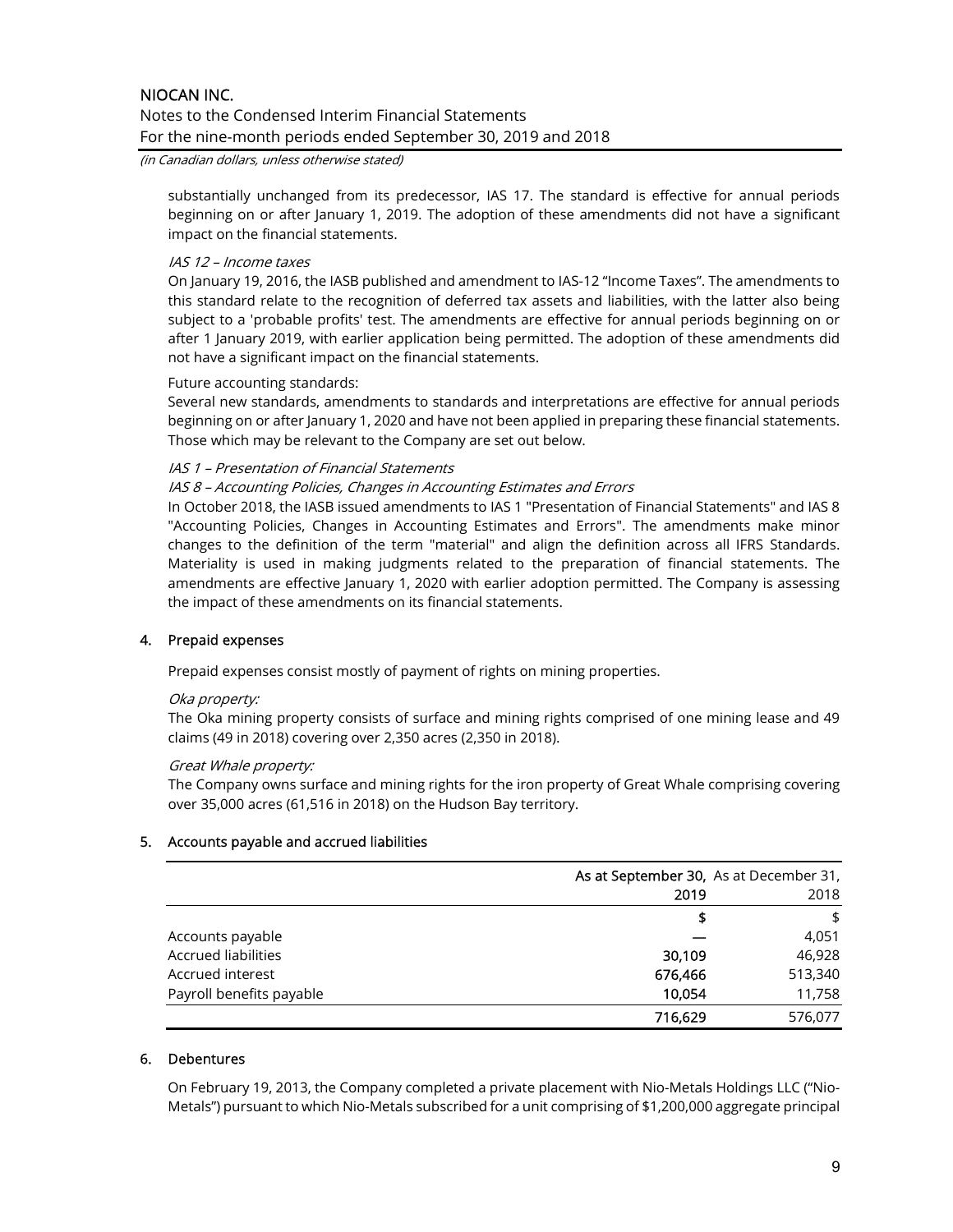(in Canadian dollars, unless otherwise stated)

amount of secured subordinated debentures of the Company (the "Debenture") and 1,000,000 warrants to purchase common shares, representing aggregate gross proceeds of \$1,200,000. The Debenture bear interest at an annual rate of 10%, payable quarterly as originally set to mature August 19, 2015 and got extended until October 31, 2019 (subsequently extended until April 30, 2020 - see note 14), subject to the ability of the Company to repay them at any time without penalty. The warrants expired on February 19, 2015. The Debenture is secured by all property and assets of the Company.

Since 2016, the Company amended the debentures to consider various cash injections. The amendments also considered payment of the interest in shares instead of cash, starting in March 31, 2016.

In June 2019, the Company amended the debentures to consider \$150,000 cash injection to support the working capital

# 7. Share capital

The number of shares issued and outstanding as at September 30, 2019 was 25,979,868 (December 31, 2018 – 25,979,868). The Company is authorized to issue an unlimited number of common shares, without par value.

# 8. Warrants

The number of warrants outstanding as at September 30, 2019 was 3,000,000 (December 31, 2018 – 3,000,000). During the period, no warrants were issued nor expired.

The weighted average remaining contractual life for the warrants outstanding as at September 30, 2019 was 0.97 year (December 31, 2018 – 1.72 years).

The weighted average exercisable price for the warrants outstanding as at September 30, 2019 was \$0.15 (December 31, 2018 - \$0.15).

# 9. Net loss per share

The calculation of basic net loss per share at September 30, 2019 was based on the loss attributable to common shareholders which corresponds to the loss for the period of \$325,337 (September 30, 2018 – loss of \$390,035), and a weighted average number of common shares of 25,979,868 (September 30, 2018 – 25,979,868).

The calculation of diluted net loss per share at September 30, 2019 is the same as the basic net loss per share as all options had an anti-dilutive effect (same at September 30, 2018).

# 10. Share-based payments

Under the stock option plan, the Company may grant options to directors, officers and consultants to purchase common shares provided that the aggregate number of shares subject to such option may not exceed 10% of the issued and outstanding common shares at the time of any option grant on a rolling basis. The exercise price of each option is determined by the Board of Directors and is required not to be lower than the discounted market price based on last closing market price of the common shares before the date of the grant of the option. The options vest immediately upon issuance and their life may not exceed 5 years. All options are recorded at fair value when granted.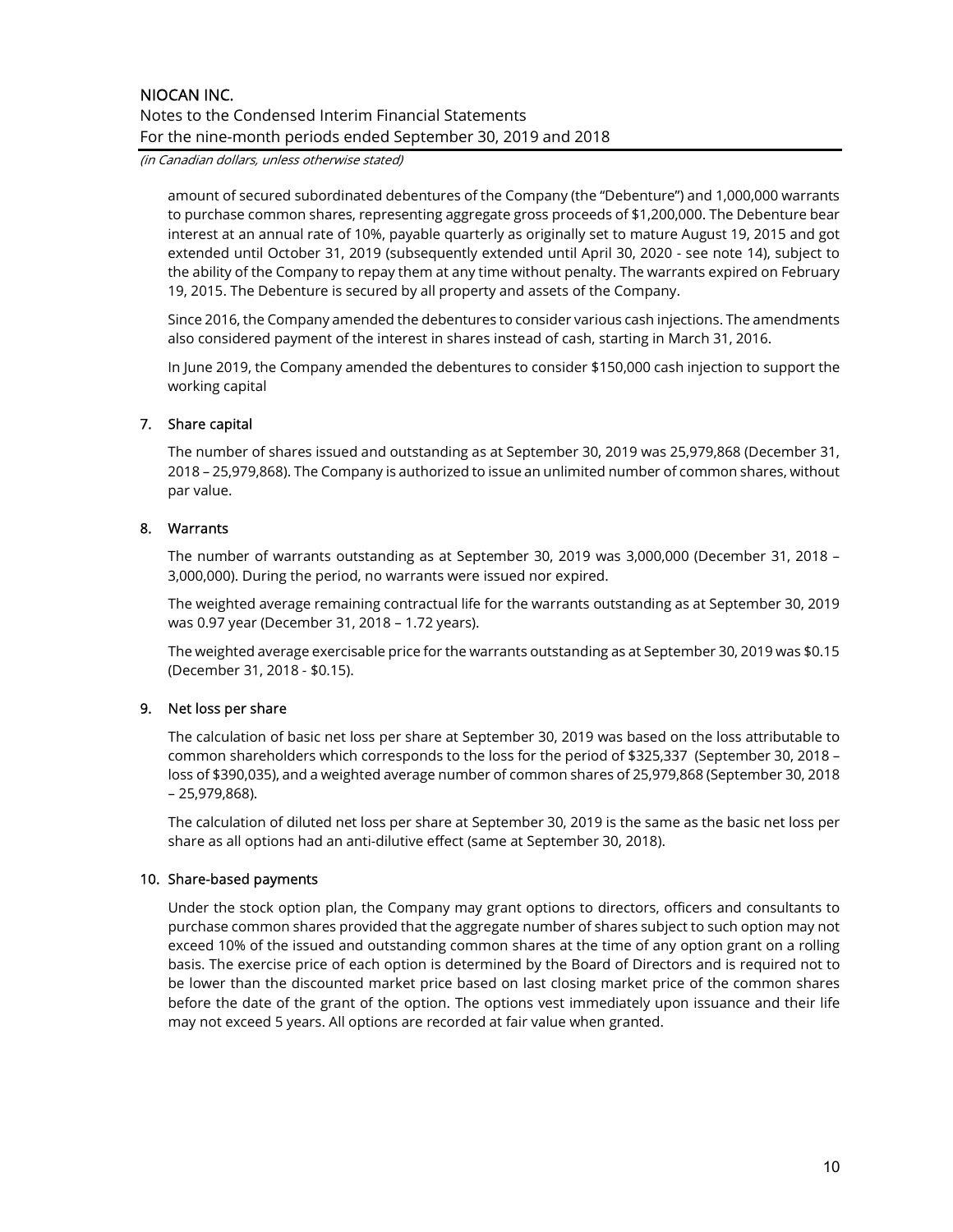(in Canadian dollars, unless otherwise stated)

The plan must receive shareholder and TSX-V approval annually at the Company's annual general meeting of shareholders. No stock options were issued during the year. The number of exercisable stock options outstanding fluctuated as follows:

|                      |                            | As at September 30, 2019                                         |           | As at December 31, 2018               |
|----------------------|----------------------------|------------------------------------------------------------------|-----------|---------------------------------------|
|                      | Number of<br>stock options | Weighted average<br>Number of<br>exercisable price stock options |           | Weighted average<br>exercisable price |
|                      | #                          |                                                                  | #         | \$                                    |
| Balance at beginning | 160,000                    | 0.33                                                             | 484,000   | 0.30                                  |
| Expired              | 130,000                    | 0.34                                                             | (324,000) | 0.28                                  |
| Balance at the end   | 30,000                     | 0.32                                                             | 160,000   | 0.33                                  |

The following table summarizes information about stock options outstanding and exercisable at September 30, 2019:

|                |               | Options outstanding                   | Options exercisable |
|----------------|---------------|---------------------------------------|---------------------|
|                | <b>Number</b> | Weighted average                      | Number              |
| Exercise price |               | of options remaining contractual life | of options          |
| \$ 0.32        | 30,000        | 0.52                                  | 30,000              |

Share-based compensation expense for the period ended September 30, 2019 totaled \$ nil (September 30, 2018 – \$ nil).

# 11. Financial instruments and financial risk management

a) Financial instruments fair value:

The carrying values of cash and cash equivalents, other receivables, accounts payable and accrued liabilities and debentures approximate their fair value because of the short-term nature of these items.

b) Risks overview:

The Company has exposure to the following risks from its use of financial instruments:

i) Credit risk:

Credit risk results from the possibility that a loss may occur from the failure of another party to perform according to the terms of the contract. Financial instruments that potentially subject the Company to concentrations of credit risk consist of cash and cash equivalents and other receivables. Cash is maintained with high-credit, quality financial institutions.

ii) Liquidity risk:

Management serves to maintain a sufficient amount of cash and cash equivalents, and to ensure that the Company has at its disposal sufficient sources of financing such as private placements. The Company establishes cash budgets to ensure it has the necessary funds to fulfill its obligations. Being able to obtain new funds allows the Company to pursue its activities and even though the Company was successful in the past, there is no guarantee that it will succeed in the future.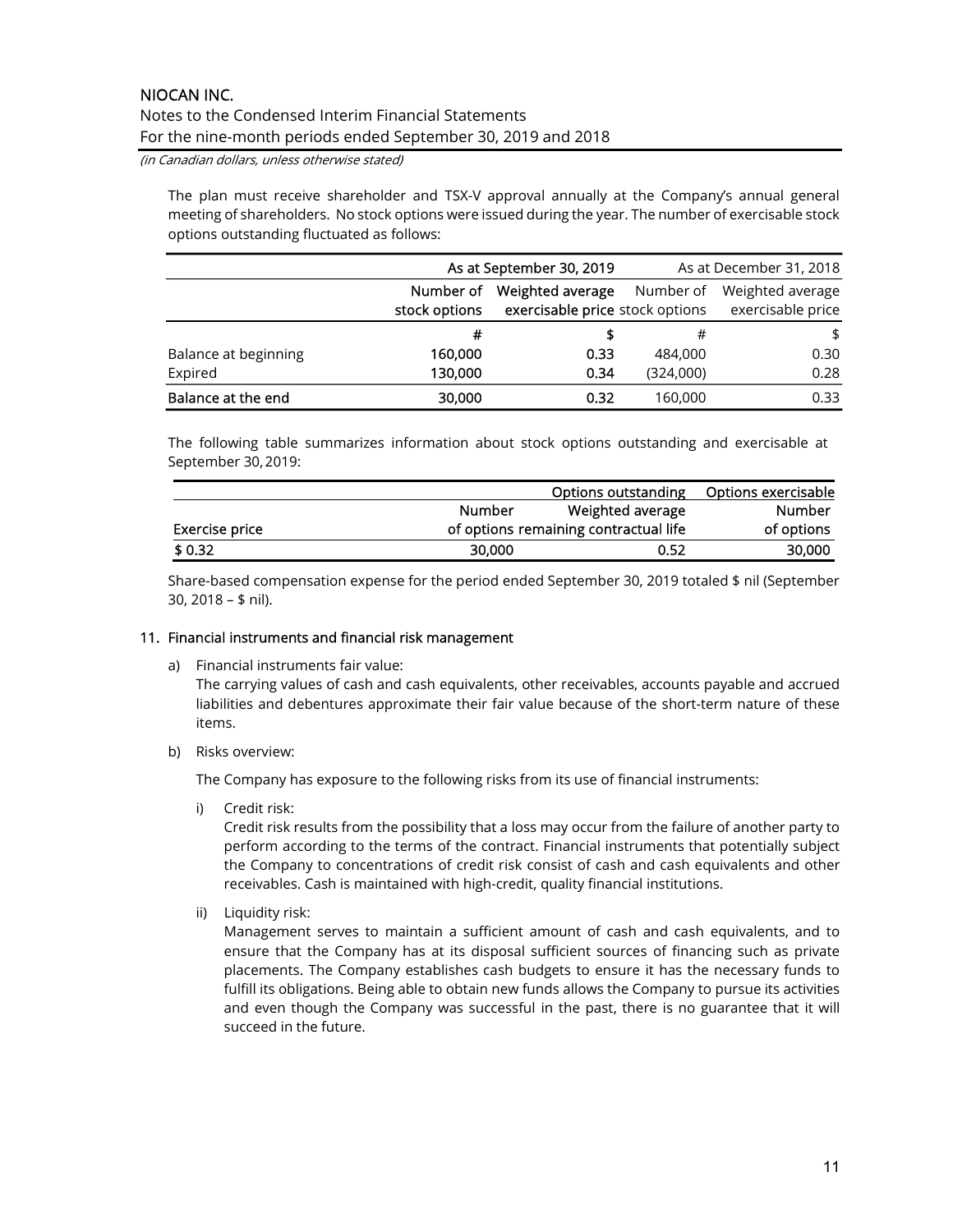(in Canadian dollars, unless otherwise stated)

The following are the contractual maturities of the financial liabilities amounts:

|                                          | $0 - 6$ months | 7 - 12 months | 13 - 36 months |
|------------------------------------------|----------------|---------------|----------------|
|                                          |                |               |                |
| Accounts payable and accrued liabilities | 716.629        |               |                |
| Debentures                               | 2,270,000      |               |                |
| Total contractual liabilities            | 2,986,629      |               |                |

The \$2.27 million debentures matured on August 19, 2015 got extended subsequently until October 31, 2019 (see note 14) and are secured by all the property and assets of the Company. Management is currently negotiating with the debentures holders to renew or convert the debentures at the best interest of the Company. If no agreements are reached before October 31, 2019 (see note 14), the debentures holders may exercise their rights.

# 12. Related party transactions

#### Key management personnel compensation

Key management personnel correspond to the directors of the Company, including the Chief Executive Officer who is remunerated through a salary agreement.

During the period, the Company incurred the following expenses with key management personnel:

|                                                       | 2019   | 2018   |
|-------------------------------------------------------|--------|--------|
|                                                       |        |        |
| Management fees included in office and administration | 49.786 | 49,842 |
| Directors' fees                                       | 21.619 | 24,221 |

The Company has the following amounts owing to related parties:

|                                | As at September 30, As at December 31, |           |  |
|--------------------------------|----------------------------------------|-----------|--|
|                                | 2019                                   | 2018      |  |
|                                |                                        |           |  |
| Debentures - Major shareholder | 2,270,000                              | 2,120,000 |  |
| Accrued interest               | 676.466                                | 513,340   |  |

During the period, interest expenses of \$163,129 (2018 - \$147,887) were incurred on the debentures, of which \$ nil were paid (2018 - \$ nil).

# 13. Capital disclosures

The Company's objectives when managing its capital are to safeguard the Company's ability to continue as a going concern to support ongoing exploration programs and development of its mining assets, to provide sufficient working capital to meet its ongoing obligations and to pursue potential investments.

The Company's capital items are the following:

|                           | As at September 30, As at December 31, |            |  |
|---------------------------|----------------------------------------|------------|--|
|                           | 2019                                   | 2018       |  |
|                           |                                        | \$         |  |
| Cash and cash equivalents | 68.617                                 | 81.039     |  |
| <b>Debentures</b>         | 2,270000                               | 2,120,000  |  |
| Share capital             | 15,352,101                             | 15,352,101 |  |